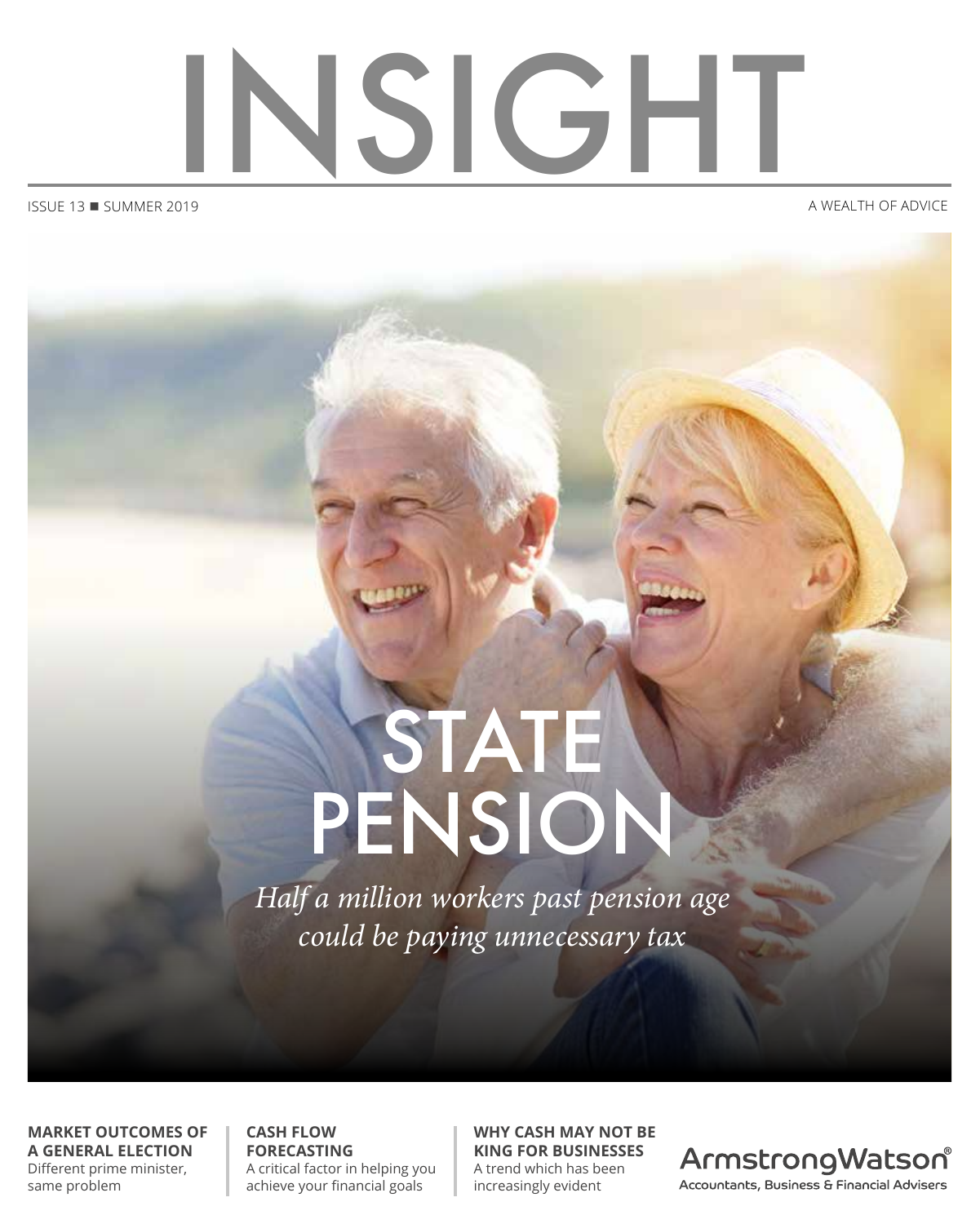### Introducing our Financial Planning & Wealth Management Team



Contact our Financial Planning Consultants to book an appointment on 0808 144 5575

### ArmstrongWatson ®

Financial Planning & Wealth Management

#### www.armstrongwatson.co.uk/financial-planning-wealth-management

Armstrong Watson Accountants, Business & Financial Advisers is a trading of memodynamic may be made the product<br>and Wales for a range of investment business activities. Armstrong Watson Audit Media (with the Uniter of Marm . For a range of investment business activities. Armstrong watson Auoit Limit<br>. Registered as a limited company in England and Wales, number 8800970.

Armstrong Watson Financial Planning Limited is authorised and regulated by the Financial Conduct Authority. Armstrong Watson Financial Planning & Wealth Management is a trading style of<br>Armstrong Watson Financial Planning.

ue of investments and the income from them can fall as well as rise. You may get back less than you originally invested. Past performance is not a reliable indicator of future results.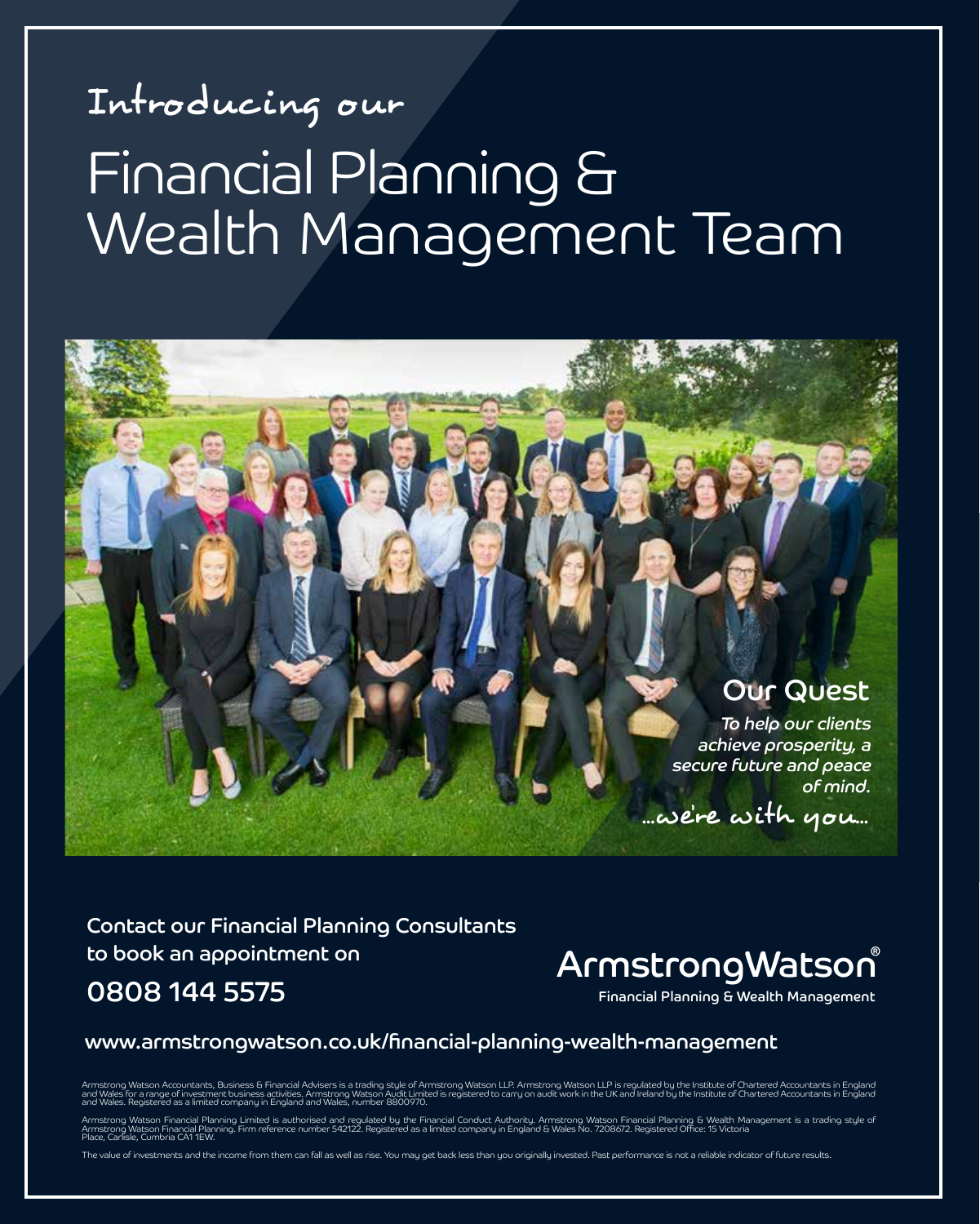









### INSIDE THIS ISSUE

#### **04** STATE PENSION

**05** LESSONS IN RISK MANAGEMENT

- **06**OVER ONE MILLION UK SAVERS EMBRACE RELAXATION OF PENSION RULES
- **08** THE DUE DILIGENCE DILEMMA FOR LAW FIRMS
- **10** MARKET OUTCOMES OF A GENERAL ELECTION

**12** CASH FLOW FORECASTING

**14** WHY CASH MAY NOT BE KING FOR BUSINESSES

### ArmstrongWatson®

Accountants, Business & Financial Advisers

**ARMSTRONG WATSON FINANCIAL PLANNING**

For further information please call freephone **0808 144 5575** or email: **insight@armstrongwatson.co.uk**



in

**@AW\_WEALTH ARMSTRONGWATSON**









#### we all know, the ultimate goal money can buy is financial freedom.



A significant number of people working past the State Pension age

Welcome to our latest issue of *Insight* from Armstrong Watson. Inside, you'll find an array of articles about how we can help you further to plan, grow, protect and preserve your wealth. As

**WELCOME** 

could be paying unnecessary tax on their State Pension, according to new research<sup>[1]</sup>. This is because they failed to take up the option of deferring their State Pension until they stopped work. As a result, their entire State Pension is being taxed, in some cases at 40%, and we look at this in more detail on page 04.

Good business practice means that a business constructs and manages a cash flow forecast. It is therefore a widely held view that cash flow is one of the most critical factors for all businesses. The same can be said for a personal client. In our article on page 12 we discuss how applying the same principles for your personal wealth can help you make more confident financial decisions.

At the time of writing, Theresa May's successor in Number 10 is unknown, yet what is known is that this country's next leader will face the same daunting task of delivering a Brexit policy that garners the support of the House of Commons. Should the new prime minister be unable to push a revised deal through parliament, or should a 'No Deal' departure be rejected, then one route out of the deadlock may be a general election. Brexit uncertainty under a weak Conservative government has dominated investment markets over the past three years, but on page 10 we look at how markets would react to the possible outcomes of an election.

The full list of the articles featured in this issue appears opposite, and we hope you enjoy this Summer issue of our magazine. If you would prefer to download a digital copy or subscribe to new issues electronically, please visit https://www.armstrongwatson.co.uk.

**Paul Dickson** *Chief Executive and Managing Partner* 

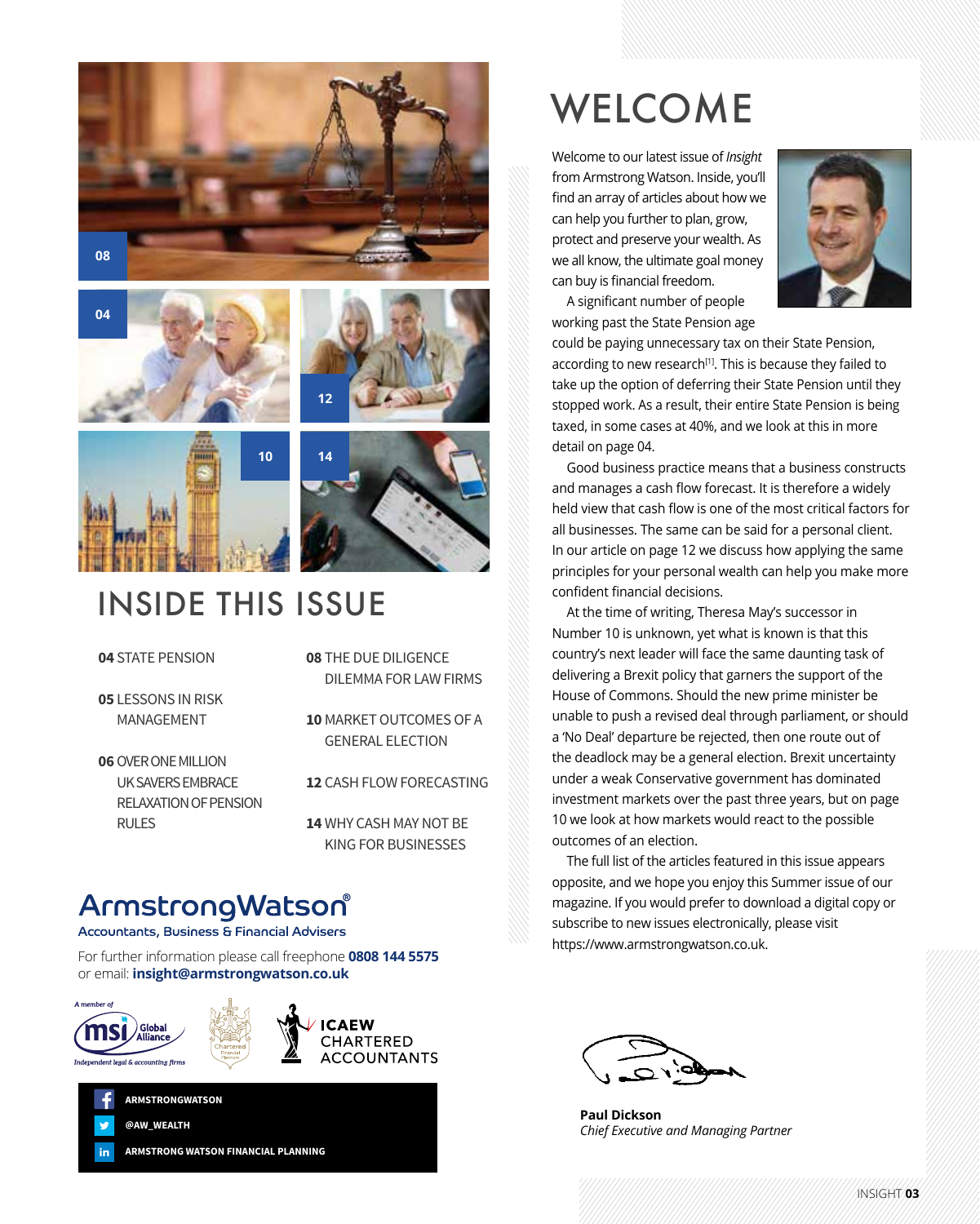## STATE PENSION

*Half a million workers past pension age could be paying unnecessary tax*

#### **A SIGNIFICANT NUMBER OF PEOPLE WORKING PAST THE STATE PENSION AGE COULD BE PAYING UNNECESSARY TAX ON THEIR STATE**  PENSION, ACCORDING TO NEW RESEARCH<sup>[1]</sup>. THIS IS BECAUSE THEY FAILED TO TAKE UP THE OPTION OF DEFERRING THEIR STATE PENSION

UNTIL THEY STOPPED WORK. AS A RESULT, THEIR ENTIRE STATE PENSION IS BEING TAXED, IN SOME CASES AT 40%.

**I** f they deferred taking their State Pension, they would also receive a higher pension when they do eventually retire, and their personal tax allowance would then cover all or most of their State Pension, dramatically reducing the amount of tax they have to pay on their pension.

Those who defer their State Pension can receive an extra 5.8% per year on their pension for the rest of their life for each year that they defer.

Comparing someone who draws their State Pension immediately while going on working, with someone who waits for a year until they have retired before drawing their State Pension, the research finds:

- A man who defers for a year and has an average life expectancy at 65 of 86 will be around £3,000 better off over retirement than someone who takes his State Pension immediately and pays more tax
- A woman who defers for a year and has an average life expectancy at 65 of 88 will be around £4,000 better off. As well as the

tax advantage, she also enjoys two extra years of pension at the higher rate

All is not lost for those who have started to draw their State Pension, as they have the option of 'un-retiring' – they can tell the Department for Work and Pensions (DWP) to stop paying their State Pension and then resume receiving it at a higher rate when they stop work.

There has been a significant increase in the number of people working past the age of 65, and the research identified that most of these people are claiming their State Pension as soon as it is available. For around half a million workers, this means every penny of their State Pension is being taxed, in some cases at the higher rate.

If an individual's earnings are enough to support them, it could make sense to consider deferring taking a State Pension so that less of their pension disappears in tax. A typical woman could be around £4,000 better off over the course of her retirement by deferring for a year until she has stopped work, and a typical man could be £3,000 better off.  $\blacksquare$ 



**Bryce Niven**

*Chartered Financial Planning Consultant, Glasgow*

#### **Source data:**

*[1] Royal London Policy Paper 33 – 'Are half a million people paying unnecessary tax on their state pension?' is available from www.royallondon.com/policy-papers. The analysis is based on the Family Resources Survey for 2016/17, which is a representative sample of nearly 20,000 households from across the United Kingdom.*

#### **WANT TO DISCUSS YOUR FUTURE RETIREMENT PLANS?**

Traditional retirements are a thing of the past. We're living longer and have more flexible income options to make our money work harder at retirement. If you would like to discuss any elements of your future retirement plans, please speak to us.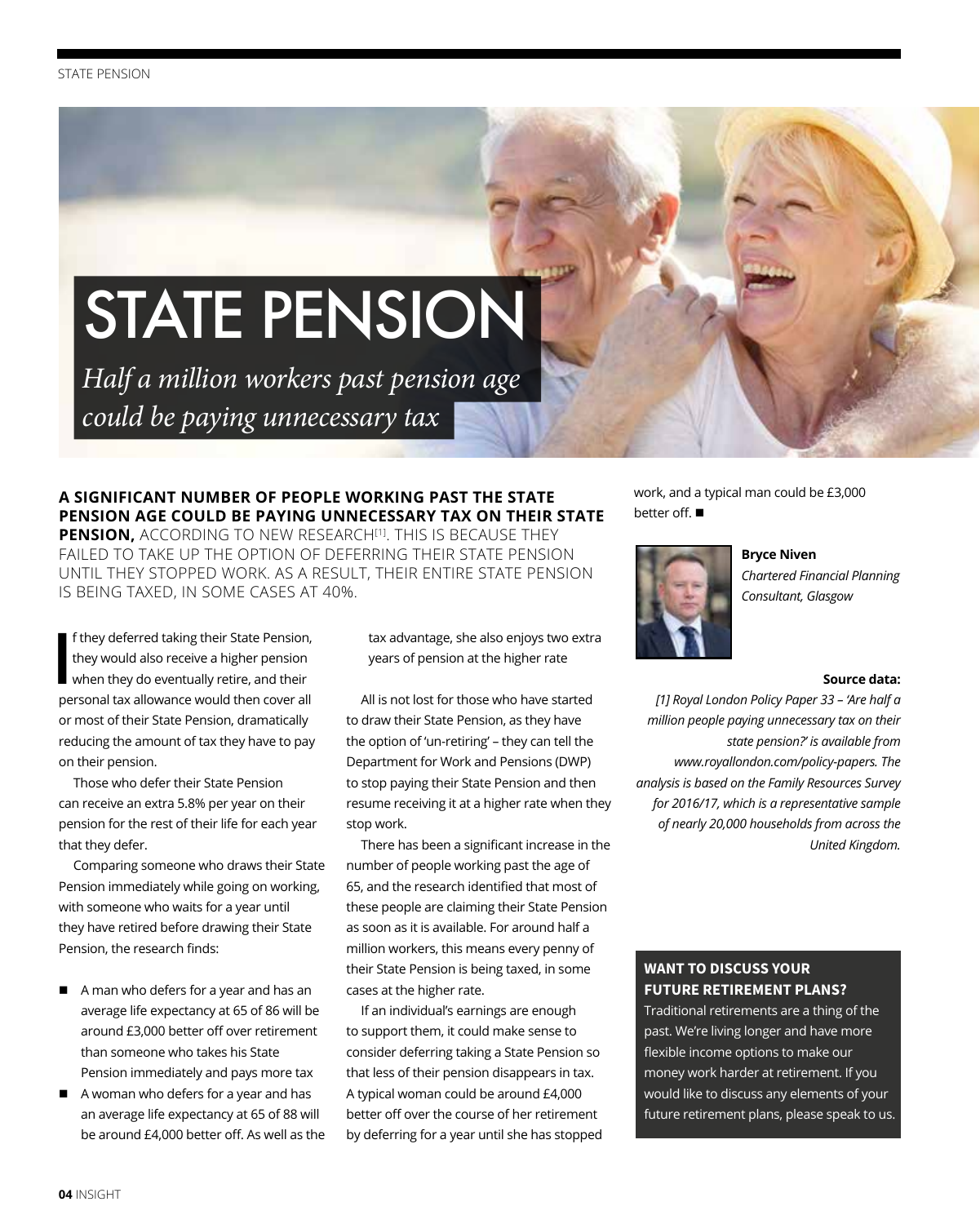## A LESSON IN RISK MANAGEMENT

### *The key to understanding is in the research*

Farly this summer, Neil Woodford,<br>
perhaps the biggest name in UK fund<br>
management, suspended trading on his<br>
fact is fired Weedfard Farity is agreed to this perhaps the biggest name in UK fund flagship fund, Woodford Equity Income. In this article, we explain the Woodford story and the signs that warned of its downfall.

#### **A STAR FALLS**

Following its launch in 2014, Woodford Equity Income built strong performance and huge inflows with assets soon exceeding £10 billion. However, performance then deteriorated and outflows developed, causing assets to fall to around £4 billion. While initially able to fulfil outflows with typical asset sales, the methods used became increasingly inventive as liquidity grew tighter. This path of controlled decline ended when Kent County Council planned to withdraw their £250 million investment.

#### **BUILDING A NAME**

Mr Woodford made his name at Invesco in the dotcom crash of 2000 when, having been berated by investors and colleagues for not partaking in the tech bubble of the late 1990s on valuation grounds, he was vindicated by his large outperformance in the falling markets that followed. Strong performance over the next decade then cemented his name as a top fund manager, synonymous with prudent investing.

#### **BRANCHING OUT**

In 2013 Mr Woodford left Invesco and launched funds for his own firm the next year. Billions of pounds then followed on the strength of his reputation.

#### **INTERESTED?**

Having previously held Mr Woodford's Invesco funds, we were interested in his new venture and examined the structure. However, this resulted in the decision not to invest.

#### **UNDER THE BONNET**

We noted the departure of senior individuals from the operating and compliance teams soon after launch. This made us fearful of weak corporate governance and a lack of checks and balances on Mr Woodford's control. We also held concerns that the initial strong performance was simply a result of large inflows pushing up prices, especially in the less liquid companies that Mr Woodford increasingly focused on. Over the following years, our reservations would prove to be justified.

#### **THE TIDE TURNS**

As the fund's outflows mounted, its performance deteriorated. As a very large investor, when forced to sell, this was most easily done from the liquid, large cap holdings. Concentration levels of the remaining assets therefore increased in the least liquid companies. As such, the longer the

outflows persisted, the worse the fund's liquidity profile became. Eventually, Woodford Equity Income was forced to suspend trading given an inability to meet the liquidity needs of client redemptions.

#### **RISK MANAGEMENT**

This case is an example of inadequate risk management, allowing concentration levels which may appear innocuous during good times but which deliver a lack of liquidity and overinflated prices at crunch time.

#### **THE LESSON**

Reputation and past performance are important factors in fund selection, but they should not be relied upon. Fail to fully assess a fund's investment process, team structure and risk controls, and the pitfalls can catch you out.  $\blacksquare$ 



**Richard Cole, CFA** *Future Money Fund Manager of Multi-Manager solutions*

*Issued by Future Money Ltd Future Money Limited is authorised and regulated by the Financial Conduct Authority*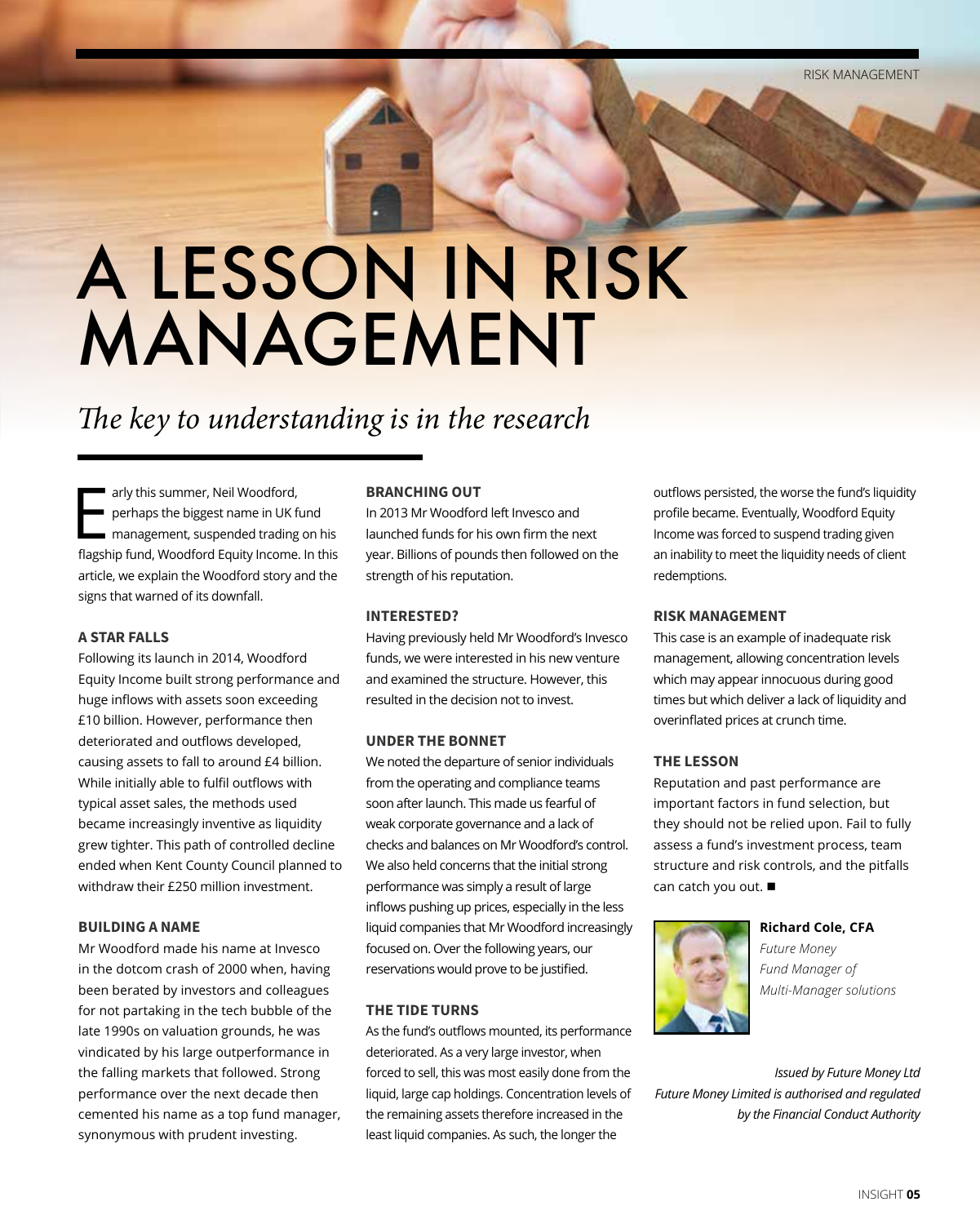## OVER ONE MILLION UK SAVERS EMBRACE RELAXATION OF RULES

*How the investment landscape has changed*

**THE GOVERNMENT'S ANNOUNCEMENT ON THE RELAXATION OF PENSION RULES CHANGED THE INVESTMENT LANDSCAPE,**  AND PENSION FREEDOMS SHOW NO SIGN OF LOSING THEIR POPULARITY.

M Revenue & Customs latest figures<sup>[1]</sup> on the flexible withdrawals from pensions shows that the number of savers who have embraced their freedoms now exceeds one million (1.04 million).

#### **INDIVIDUAL WITHDRAWALS**

A record-breaking sum of £7.83 billion was withdrawn in 2018, up from £6.54 billion in 2017. It is reported that there have been 5.49 million individual withdrawals since the pension freedoms were introduced in Q2 2015.

More than one million savers have embraced their new freedoms since 2015, and a record £7.83 billion of taxable payments were withdrawn in 2018<sup>[2]</sup>.

There is, however, no evidence of an uncontrolled 'dash-for-cash', as was feared by some when the freedoms were introduced. The 2018 figure of £7.83 billion needs to be seen in the context of a total private pension wealth in the UK of approximately £5,000 billion<sup>[3]</sup>.

Withdrawal payments have also consistently averaged less than £4,000 since summer 2017, showing little evidence of savers rushing to buy Lamborghinis! These freedoms are attractive to younger savers too, with the research finding that one third (33%) of under-35s believe this flexible access encourages them to put more money towards their pension<sup>[4]</sup>.

#### **MAKING THE MOST OF THE PENSION FREEDOMS**

#### **UNDERSTAND YOUR STATE PENSION**

The State Pension continues to be most peoples' biggest source of income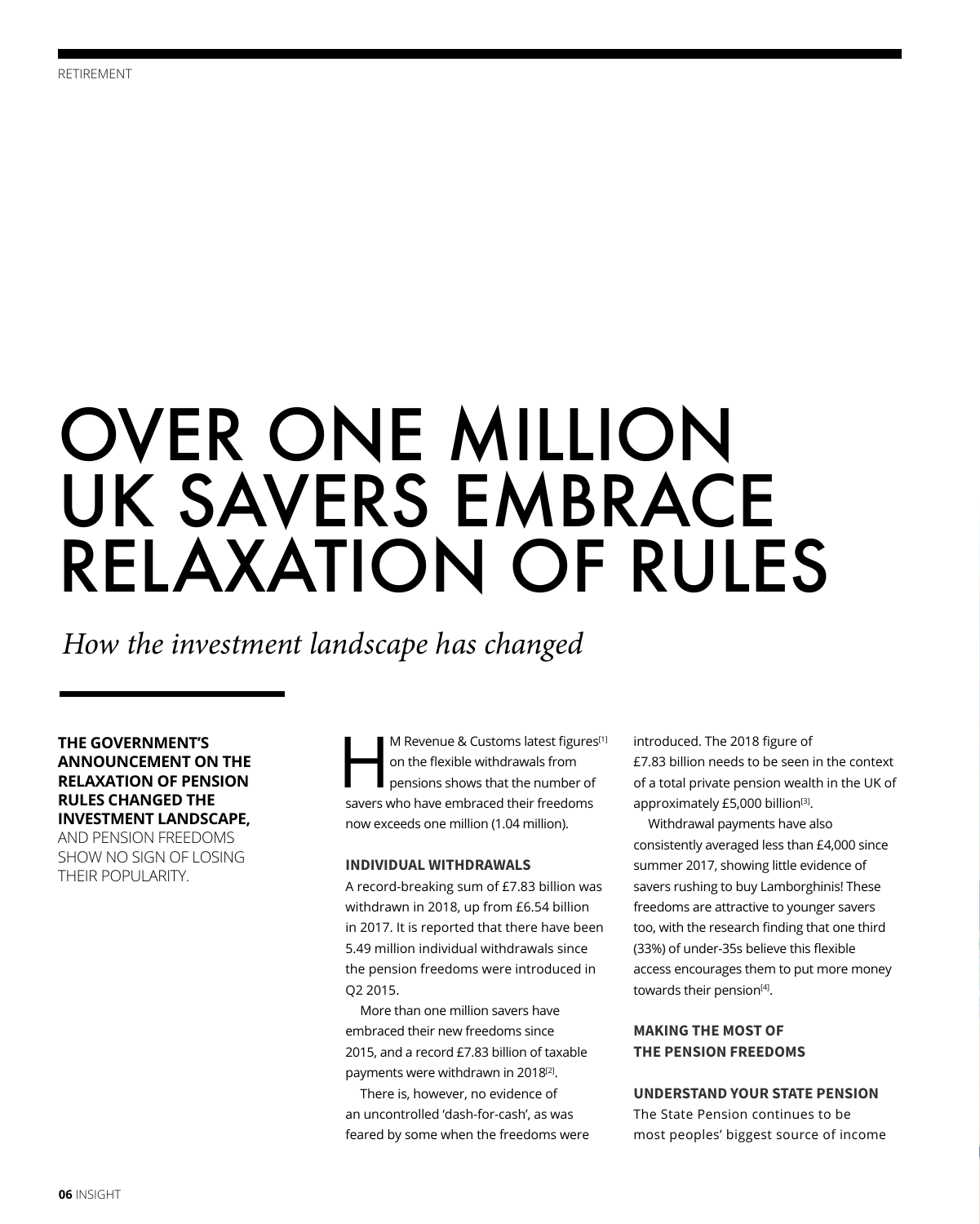in retirement. But the State Pension and age at which you are entitled to this money is changing. Ask for a free State Pension forecast to ensure you understand your entitlements – www.gov.uk/check-state-pension

#### **TAKE YOUR TIME**

You may have spent 40 years saving for your retirement. Take more than 40 minutes considering your options.

#### **CONSIDER YOUR LIFE EXPECTANCY**

Pension savings are intended to last the rest of your life, yet we typically underestimate how many years we may live.

#### **APPROACH FINAL SALARY PENSIONS WITH CAUTION**

If you have a final salary pension, you will need to transfer it elsewhere to access the freedoms. This is a significant decision, as you could lose significant benefits. Such a decision should be approached with caution, and you should obtain qualified professional financial advice.

### **WITHDRAWAL PAYMENTS HAVE ALSO CONSISTENTLY AVERAGED LESS THAN £4,000 SINCE SUMMER 2017, SHOWING LITTLE EVIDENCE OF SAVERS RUSHING TO BUY LAMBORGHINIS!**

**Source data:**

*[1] https://www.gov.uk/government/statistics/*

**MAKE INFORMED RETIREMENT CHOICES** We'll help you to understand the retirement income options available and give you the information you need to make an informed choice. Speak to us to

find out more.

*incomeandwealth/bulletins/wealthingreatbritain wave5/2014to2016#private-pensions-wealth [4] Aviva 2018 survey of 1,000 UK adults: 'Would you put more money towards your pension if you were able to access the* 

*flexible-payments-from-pensions [2] This figure underplays the total amount withdrawn as it does not include any additional* 

> *amounts taken as tax-free-cash. [3] https://www.ons.gov.uk/ peoplepopulationandcommunity/ personalandhouseholdfinances/-*

> > *money more flexibly?'*

A PENSION IS A LONG-TERM INVESTMENT.

THE FUND VALUE MAY FLUCTUATE AND CAN GO DOWN, WHICH WOULD HAVE AN IMPACT ON THE LEVEL OF PENSION BENEFITS AVAILABLE.

PENSIONS ARE NOT NORMALLY ACCESSIBLE UNTIL AGE 55. YOUR PENSION INCOME COULD ALSO BE AFFECTED BY INTEREST RATES AT THE TIME YOU TAKE YOUR BENEFITS. THE TAX IMPLICATIONS OF PENSION WITHDRAWALS WILL BE BASED ON YOUR INDIVIDUAL CIRCUMSTANCES, TAX LEGISLATION AND REGULATION, WHICH ARE SUBJECT TO CHANGE IN THE FUTURE.

THE VALUE OF INVESTMENTS AND INCOME FROM THEM MAY GO DOWN. YOU MAY NOT GET BACK THE ORIGINAL AMOUNT INVESTED.

> PAST PERFORMANCE IS NOT A RELIABLE INDICATOR OF FUTURE PERFORMANCE.



**Marcus Dodds** *Chartered Financial Planning Consultant, Carlisle*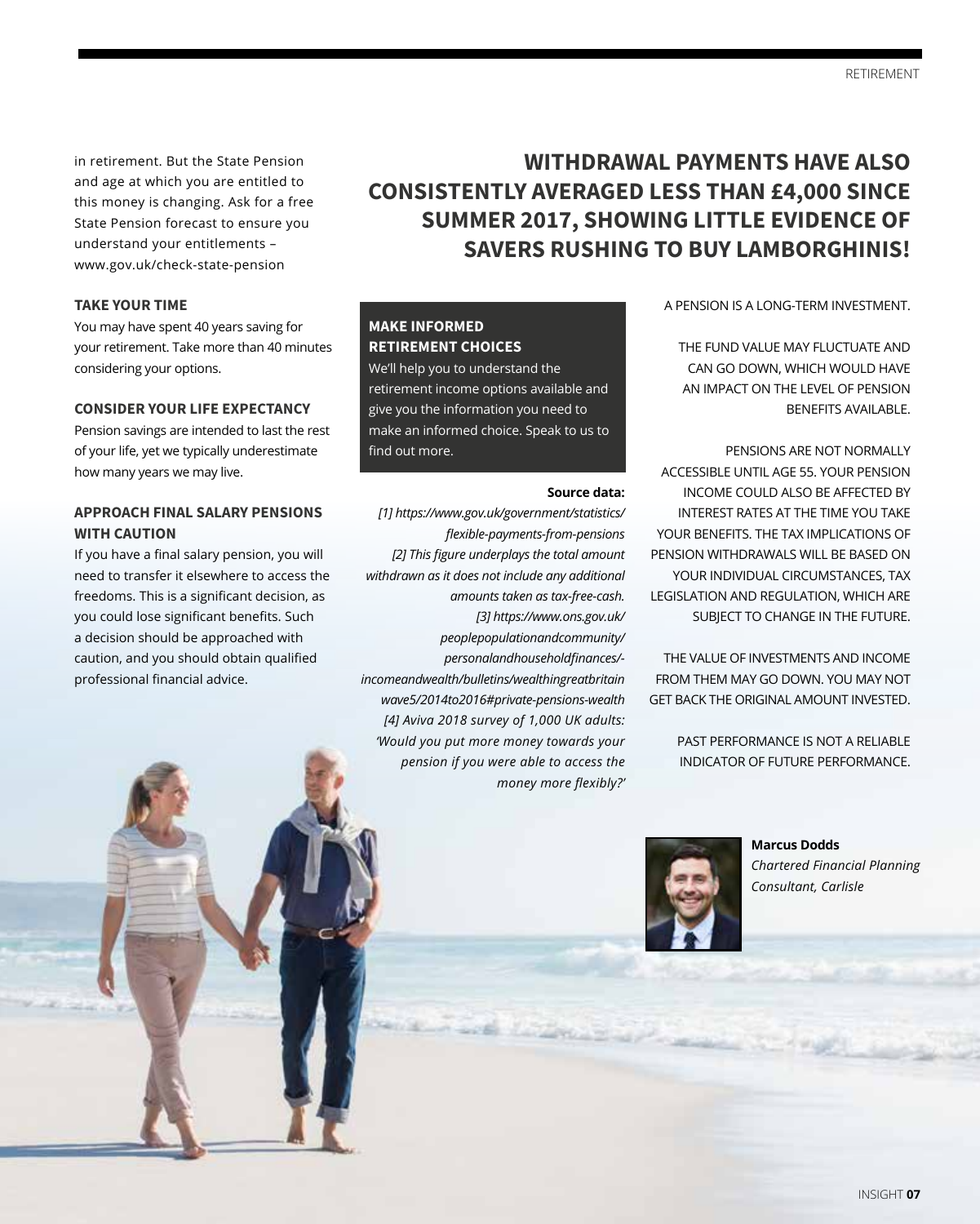

## THE DUE DILIGENCE DILEMMA FOR LAW FIRMS

*Achieving positive outcomes and protecting clients' best interests*

**GOOD BUSINESS PRACTICE DICTATES THAT SOLICITORS REFERRING A CLIENT TO A THIRD PARTY TO PROVIDE FINANCIAL SERVICES MUST ACT IN THEIR CLIENTS' BEST INTERESTS** AND ENSURE THAT 'CLIENTS ARE IN A POSITION TO MAKE INFORMED DECISIONS ABOUT HOW TO PURSUE

THEIR MATTER'.

Recent amendments to the SRA Code<br>of Conduct (which will come into<br>force on 25 November 2019 as part of Conduct (which will come into of the SRA Standards and Regulations) confirm solicitors and law firms will need their clients' informed consent if referring to a separate business. In practice, though, all referrals will need to be based on the informed consent of the individual client to make sure that client confidentiality is protected. The new Code of Conduct is principles-based, and firms must decide for themselves how best to achieve positive outcomes and protect clients' best interests.

#### **MORAL OBLIGATION**

How law firms make sure the referral is in the client's best interests will depend on the due diligence they conduct before suggesting that a referral is made. The law firm should be able to demonstrate why one referee is regarded as superior to another and that the client's interests are better served by using that provider.

It was initially muted that a written agreement would be required for all referrals – the new Code of Conduct removes the obligation to have a written referral agreement – but has it changed the principle of the original draft principles?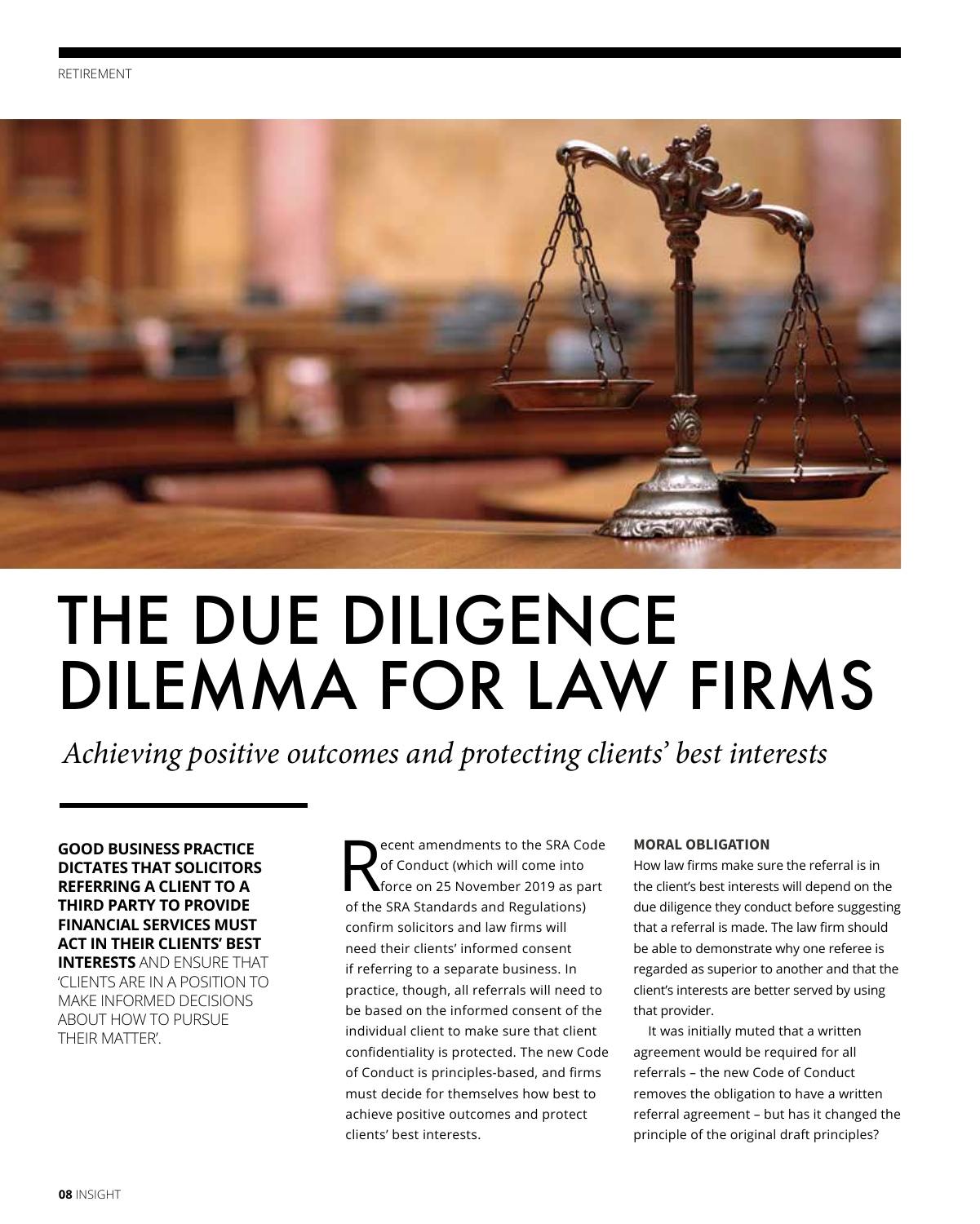Many would argue no, but whilst the written obligation has been removed, the moral obligation has been heightened. Whenever a referral is being considered, the assessment has to be on a case-bycase basis.

As with many regulated professions, the SRA is placing the obligation onto the firm and the individual, with the implication being that doing the correct thing is the bare minimum expected of a professional upholding the principles of their profession.

#### **CULTURE AND VALUES**

In my experience, the law firms and solicitors I interact with already adhere to these principles as a matter of course and would almost certainly consider any other behaviour as beyond the values of their firm. Nonetheless, it is considerably easier to say you've demonstrated how you have achieved positive returns and protected clients' best interests than to physically prove it.

With this in mind, it is my view that the financial services industry perhaps needs to meet legal connections halfway, to ensure clients' best interests are always put first and foremost. This should include an understanding of the culture and values of the financial services firm, the areas of the firm's authorisation, its fees and costs, the level of training and support afforded to staff, and a clear understanding of the firm's advice process.

To help achieve this, financial services firms could provide law firms with a written due diligence document to demonstrate the suitability, culture and expertise to the potential referrer. This will help the case-by-case assessment of whether a referral should be made and who to. This is something Armstrong Watson Financial Planning Ltd has decided to do, and we

will be pleased to provide all law firms with which we engage a copy of our own document. It may be wise to contact the third-party businesses you deal with to ask for theirs.

We should not be afraid to set the bar high, and agreeing in writing standards between legal and financial services firms would be an excellent way of demonstrating this.  $\blacksquare$ 

**HOW LAW FIRMS MAKE SURE THE REFERRAL IS IN THE CLIENT'S BEST INTERESTS WILL DEPEND ON THE DUE DILIGENCE THEY CONDUCT BEFORE SUGGESTING THAT A REFERRAL IS MADE.** 



**Justin Rourke** *Senior Financial Planning Manager, Penrith*

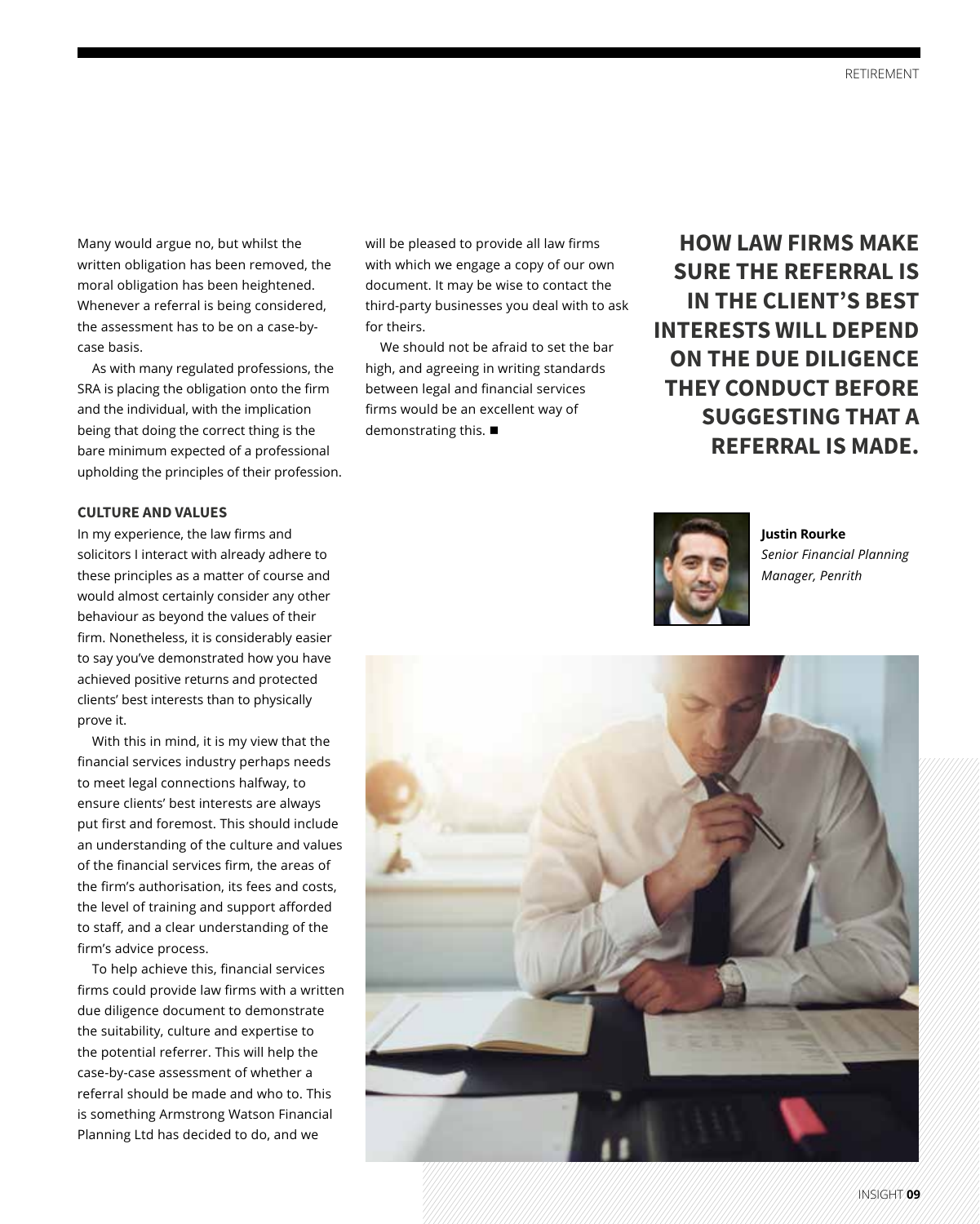## MARKET OUTCOMES OF A GENERAL ELECTION

### *Different prime minister, same problem*

**AT THE TIME OF WRITING, THERESA MAY'S SUCCESSOR IN NUMBER 10 IS UNKNOWN,** YET WHAT IS KNOWN IS THAT THIS COUNTRY'S NEXT LEADER WILL FACE THE SAME DAUNTING TASK OF DELIVERING A BREXIT POLICY THAT GARNERS THE SUPPORT OF THE HOUSE OF COMMONS.

S hould the new prime minister be unable to push a revised deal through parliament, or should a 'No Deal' departure be rejected, then one route out of the deadlock may be a general election.

Brexit uncertainty under a weak Conservative government has dominated investment markets over the past three years, but how would markets react to the possible outcomes of an election?

#### **CONSERVATIVE MAJORITY**

Typically considered the party of business given its belief in the free market economy, a Conservative majority government would often be well received by investment markets. The problem, however, is that the current environment is far from typical, with political policy more focused on Brexit direction than management of the economy.

As such, market reactions will depend on the path of the new prime minister. If they pursue close trading links with the EU, then positive market reactions may be expected. However, should they seek a clean break, then markets are likely to react negatively given concerns over the immediate economic impact.

#### **LABOUR MAJORITY**

The market reaction to a Labour majority government can perhaps be more confidently predicted. If Jeremy Corbyn were to become prime minister, and the path of Brexit is not yet set, then it seems that he will seek a customs union, or similar, resulting in a very soft Brexit. This would likely be well received by markets, yet Mr Corbyn's hard-left policy agenda could well be viewed less favourably by market participants.

Higher social spending, greater regulation and nationalisation would be funded through higher tax rates and government debt. Pound sterling would likely come under pressure, while both bonds and equities could struggle as a result of higher borrowing costs, brought on by a jump in yields.

#### **MINORITY GOVERNMENT**

Given the rise of smaller parties with clear Brexit policies, a minority Labour or Conservative government propped up by some form of coalition is a real possibility.

While exact combinations and policy directions cannot yet be predicted, a broad prediction of a coalition partner acting as a pull to the centre-ground can be made, with perhaps the exception of the Brexit party propping up a Conservative government. But, in other cases, market reactions may be expected to be sanguine relative to the impact caused by full-fat majority governments, with both the potential hard Brexit of a Conservative government or the likely public sector spending spree of a Labour government effectively curtailed.  $\blacksquare$ 



**David Porter** *Chartered Financial Planning Consultant*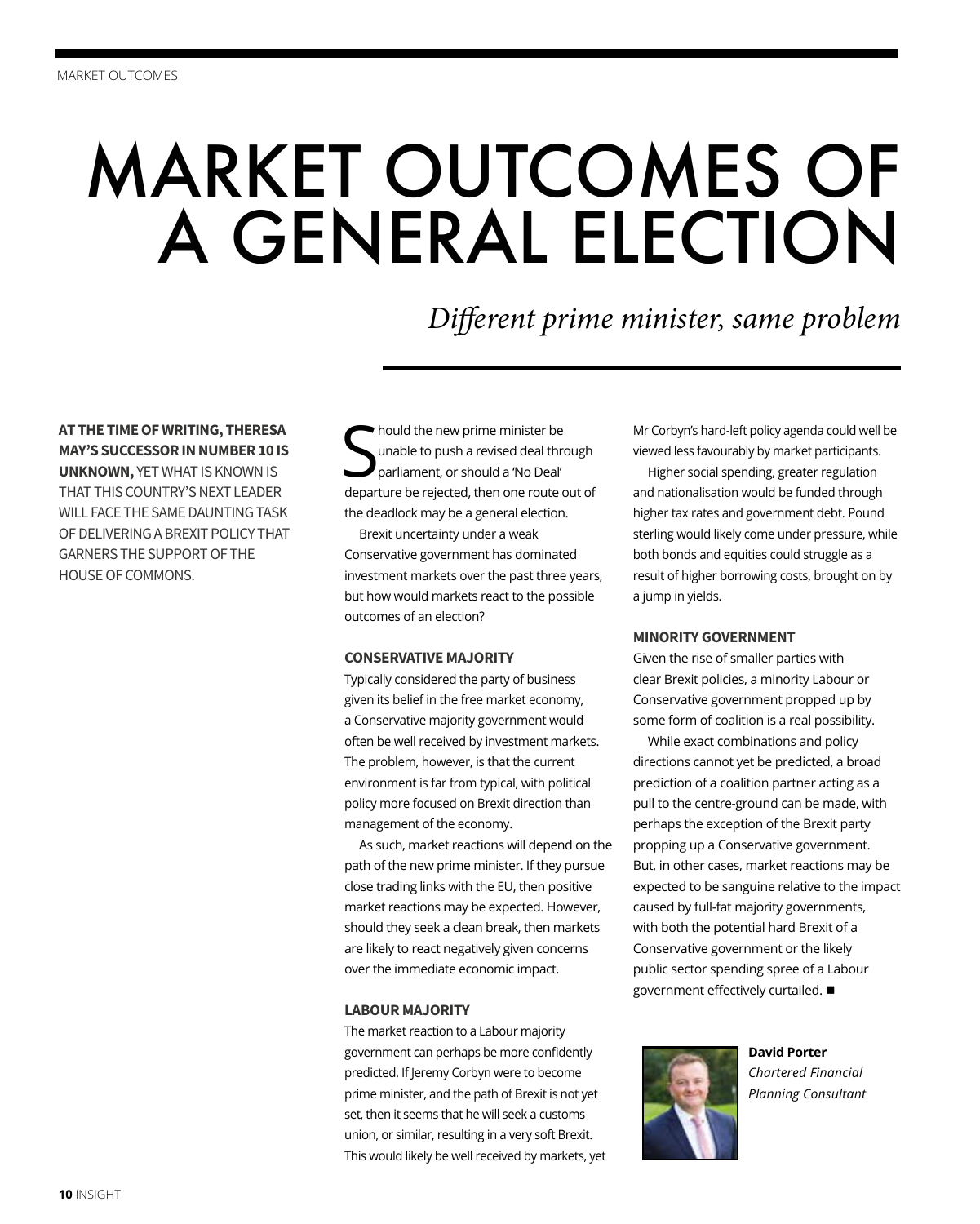## $66$

因

**Print de la fațat**<br>Le caracteristat

**GIVEN THE RISE OF SMALLER PARTIES WITH CLEAR BREXIT POLICIES, A MINORITY LABOUR OR CONSERVATIVE GOVERNMENT PROPPED UP BY SOME FORM OF COALITION IS A REAL POSSIBILITY**" MARKET OUTCOMES

INSIGHT **11**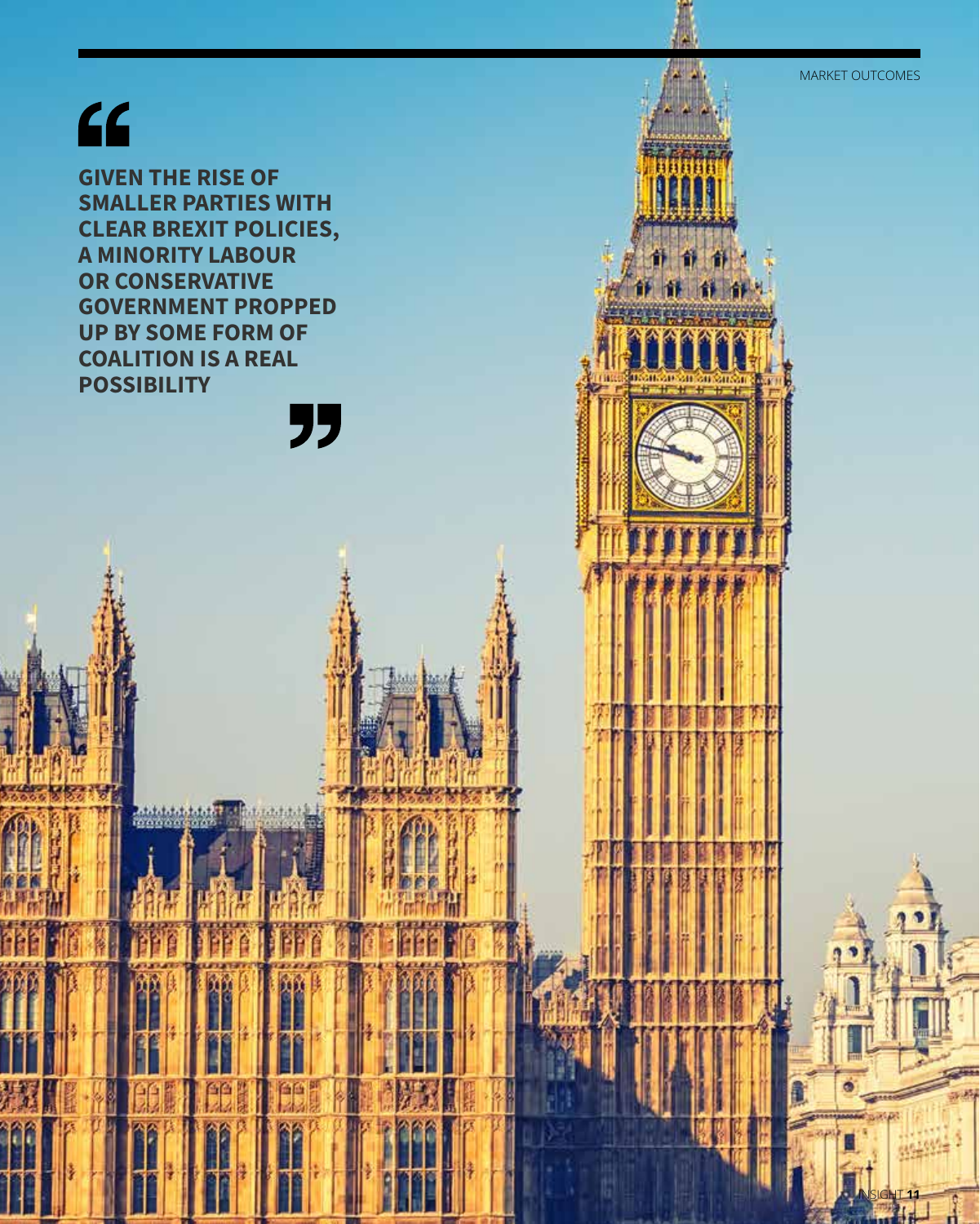## CASH FLOW FORECASTING

### *A critical factor in helping you achieve your financial goals*

 $\int_{i}^{f}$ f a business runs out of cash and cannot raise new finance, it will quite simply become insolvent. It is therefore a widely held view that cash flow is one of the most critical factors for all businesses – particularly small and mediumsized enterprises. The principles are no different when we consider our own personal financial planning. However, in my experience, very few individuals have undertaken such an exercise.

In recent research conducted by MGM Advantage for adults aged over 55, 69% said running out of money in retirement is a major cause for concern. 50% said budgeting for the whole of retirement is a reason to be concerned, as is assessing how long they would live for. So, as we look forward, how can we realistically ensure we will have

sufficient income and capital to meet our lifetime needs if we do not have a robust plan in place which is regularly re-visited?

#### **INITIAL FORECAST**

For a number of years, we have used technology that allows us to create individual cash flow forecasts for our clients. All assets and income sources (current and known future) are factored in. We then create a 'core' forecast using a 'base' set of assumption – for example, 2.5% inflation, life expectancy to, say, 93 (according to the Office for National Statistics, a male aged 55 today will have an average life expectancy to age 85 and a one in four chance of reaching age 93), investment returns of 4.5% per year after costs (this



assumption would tend to vary depending on the level of risk being taken with investments), and cash returns of, say, 0.5% per annum.

Once we have created this initial forecast, we can look at how variations to our assumptions affect things – what if future returns are 3.5% per annum instead of 4.5% per annum? What if inflation is 3% instead of 2.5%? What if we live to 100 rather than 93? This means, after some refinement, it becomes a unique, personalised lifetime forecast that best reflects the future we can expect.

This has provided comfort to many clients, particularly in the lead-up to retirement, by helping them to understand the impact that the decisions they make today will have on their future finances. It can really bring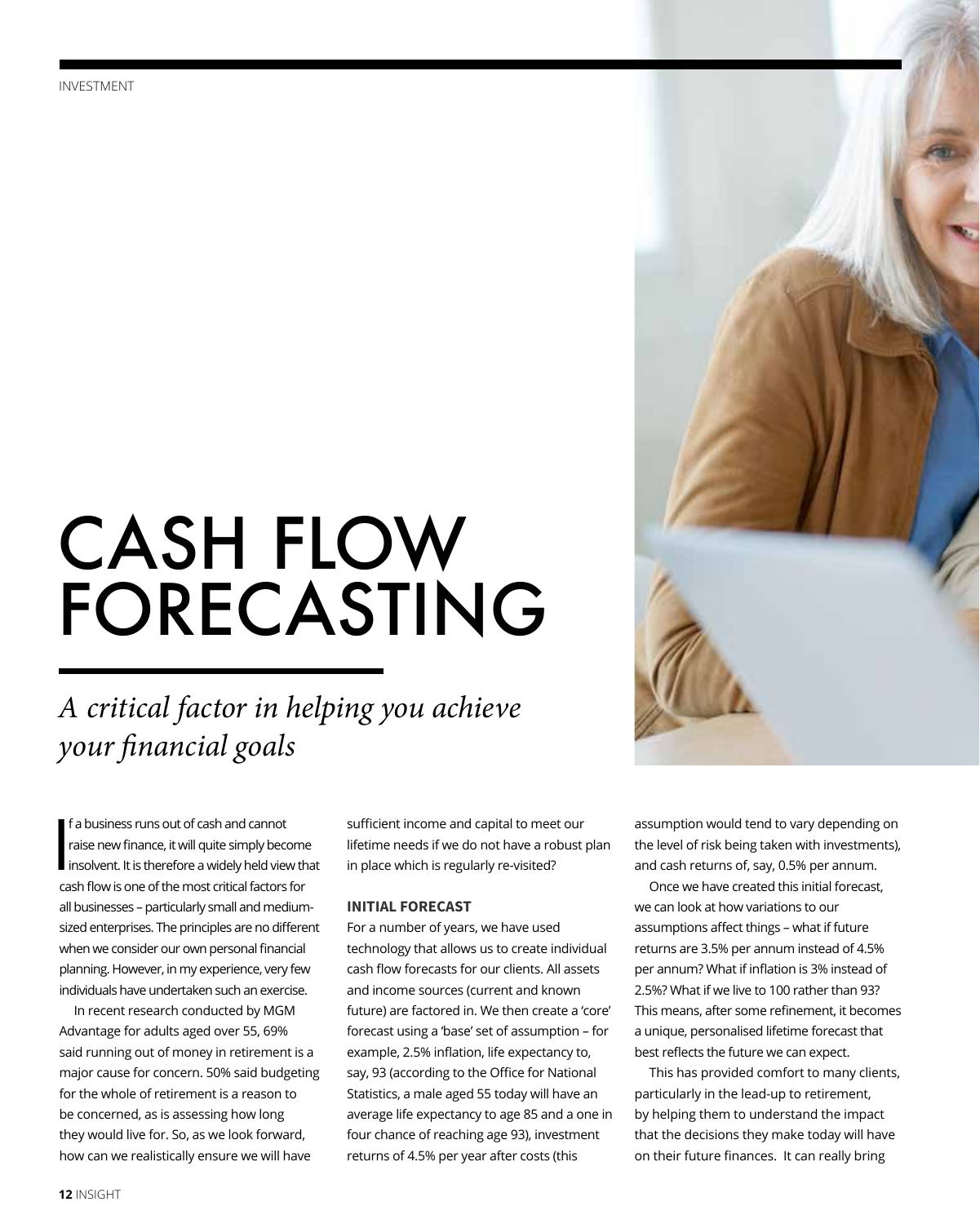

your personal financial situation to life to see a clear visual display of how your future finances will look both from a cash flow point of view (will I have enough money to pay my outgoings?) and from an asset point of view (how much am I worth, and what capital do I have access to?).

#### **MOST COMMON CONCERNS**

The most common concerns – the risk of running out of money and having insufficient income, and inflation and poor investment returns – are clear, so what is needed is an approach that sets out different scenarios to highlight what could happen to your money and where that would leave you. Once the core forecast is in place, it is easier to identify years ahead when cash flow may be tight, as well as how your net worth is likely to change. It then tends to form a central part of annual financial reviews, where we can look at how changes made along the way – 'what if' scenarios – change your future financial position. These can be, 'What if my children need money?' or, 'What if I want to go on holiday more often, or stop going on holiday when I am older?' Limitless scenarios can be factored in to see how they are likely to affect cash flow and overall wealth.

There is no doubt that taking this approach actually helps to deliver peace of mind, clarity and a clearer idea of how today's decisions will impact on the future. It means you can be financially organised and prepared for any eventuality. It will also help prevent you from running out of money in your later years and make sure that you are taking the appropriate level of risk with your funds. It can be reviewed as often as you feel necessary, so if anything changes you can immediately see how the change impacts on your plan.

My experience is that by using cash flow forecasting, clients feel empowered that they can make more confident financial decisions. Just as businesses need to undertake cash flow forecasts to ensure they have funds required to continue to trade, so can individuals to minimise the risks of running out of money.  $\blacksquare$ 



*Chartered Wealth Manager & Certified Financial Planner* 

## "

**ONCE THE CORE FORECAST IS IN PLACE, IT IS EASIER TO IDENTIFY YEARS AHEAD WHEN CASH FLOW MAY BE TIGHT, AS WELL AS HOW YOUR NET WORTH IS LIKELY TO CHANGE. IT THEN TENDS TO FORM A CENTRAL PART OF ANNUAL FINANCIAL REVIEWS**

"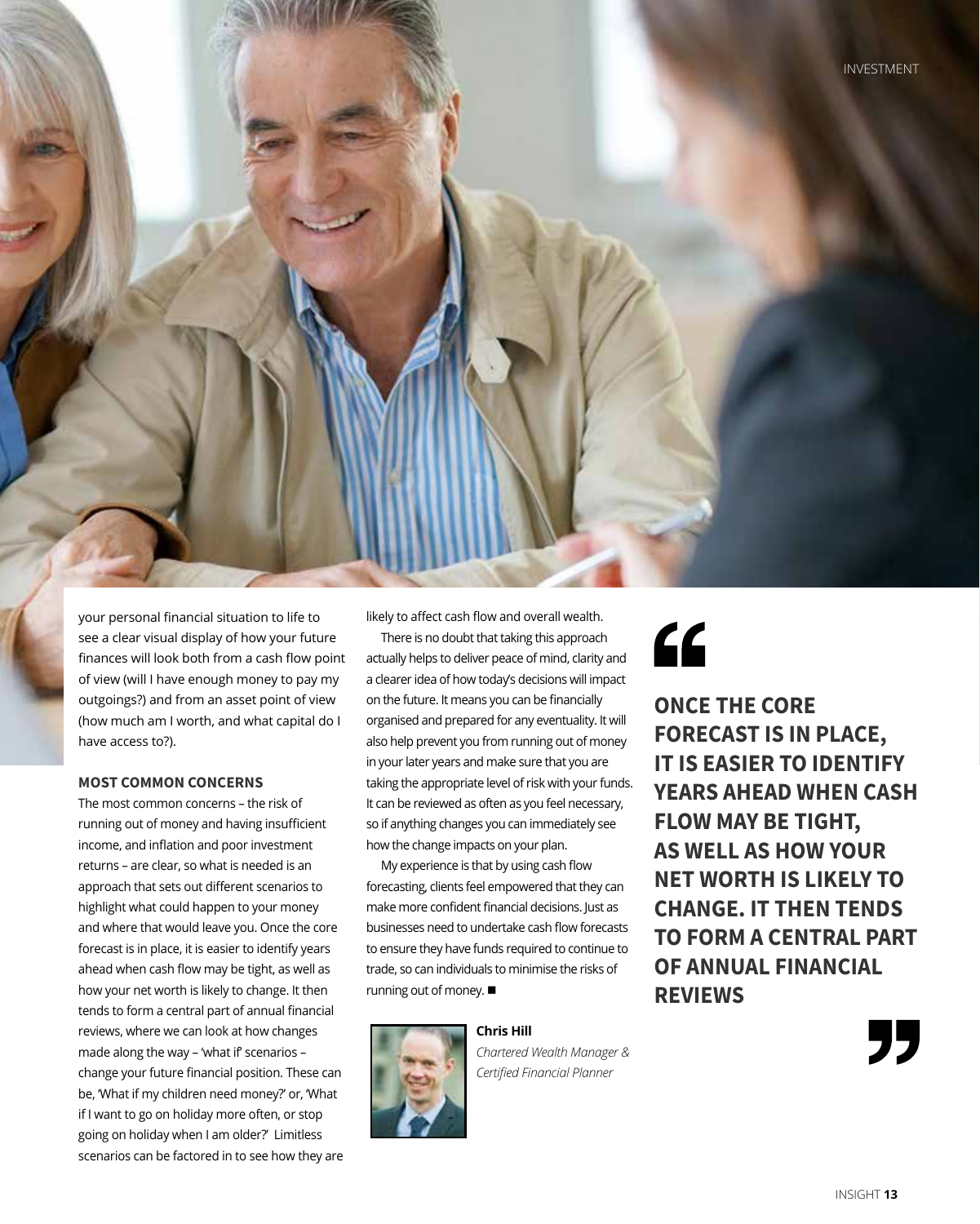

## WHY CASH MAY NOT BE KING FOR BUSINESSES

### *A trend which has been increasingly evident*

**THERE IS CONSIDERABLE EVIDENCE** OF A TREND FOR UK COMPANIES TO HOLD LARGER CASH BALANCES THAN PREVIOUSLY

Whilst this is clearly at least<br>partly a consequence of got partly a consequence of general uncertainty about the economic outlook, and specifically perhaps caution about the uncertainty around the impact of Brexit, it is a worldwide phenomenon and a trend which has been increasingly evident since even before the 2008 financial crisis, according to Bank of England research published in 2018. That research particularly highlights the negative impact that the failure to invest this cash in growth has had in terms of potential economic growth.

Given historically low interest rates and the fact that many of the tax-advantaged investment vehicles such as ISAs are not open to corporate investors, then there are other options open to a business.

#### **PENSION CONTRIBUTIONS**

Your company can make pension contributions directly into a pension fund for employees, whether it be a stakeholder scheme or a SIPP, and these should receive full Corporation Tax relief in the year that they are paid (subject to certain restrictions). They should also be National Insurance–free, which can make them quite a tax-efficient method of extraction, albeit one that ties the monies up until retirement, but then the Directors do not need to rely solely on the sale of the business to retire.

If you do not want to tie your money in pensions, then another consideration could be investing in corporate investments. You can invest largely in the same assets as a personal investor. Therefore, when considering a suitable investment, it is important to consider the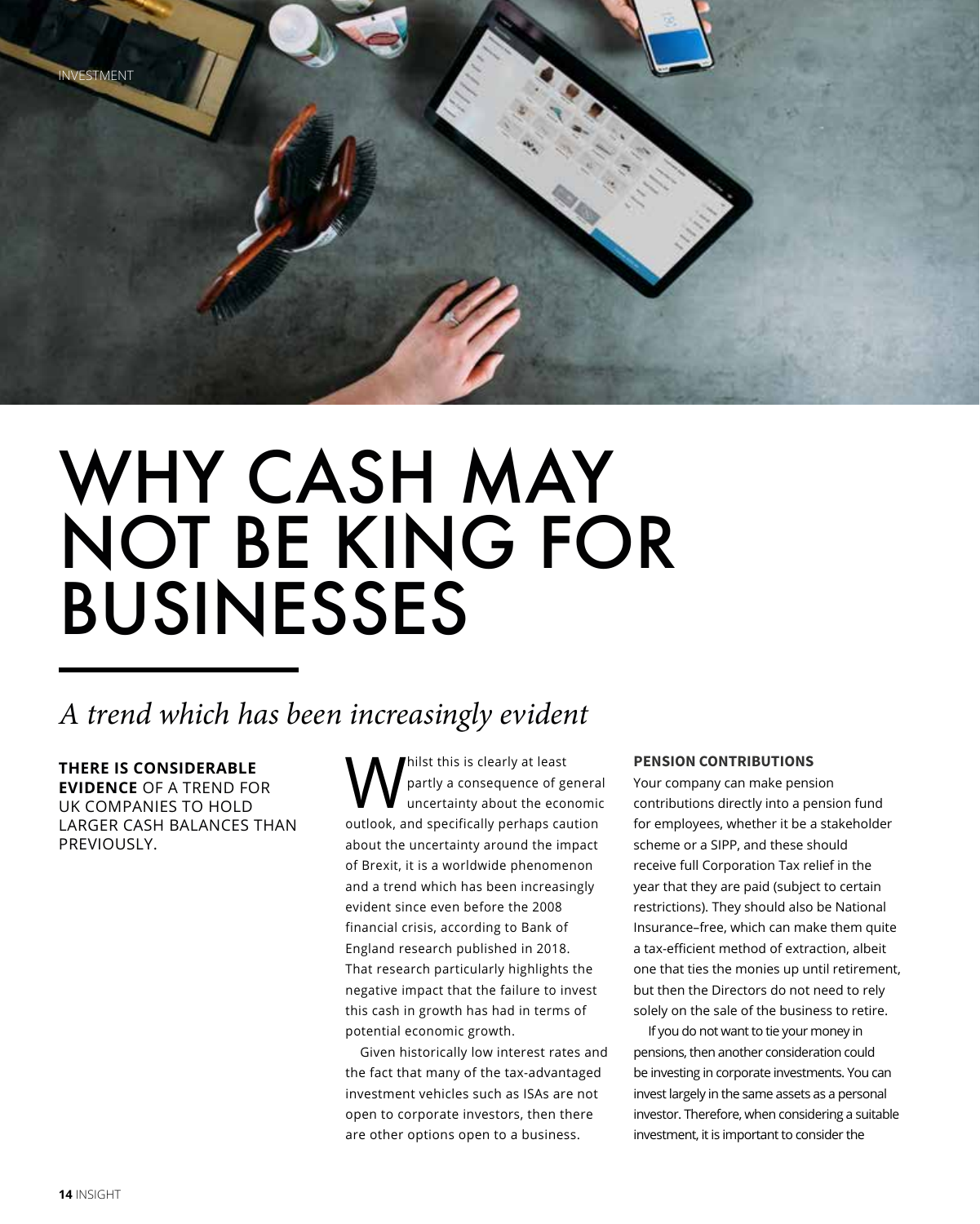company's investment objectives, time horizon and attitude to risk of the directors. What's also worth considering is the tax treatment and administration dependent on the type and size of company.

In either case, the need to take advice is important to suit the business needs.

#### **NEGATIVE IMPACT**

The holding of excess cash and other surplus assets, which that cash might be invested in, may also have a negative impact on some very valuable tax reliefs. Shareholders in trading companies (particularly privately owned ones) might qualify for Entrepreneur's Relief or Investors Relief, which potentially reduces the Capital Gains Tax burden on exit to only 10% on a significant proportion of any gain. Within a group of companies, the tax rate on disposal of part of a group's trading activities may be as low as 0%. These reliefs may be put at risk if a company or group is not 'substantially' a trading business. The holding of surplus cash, or other non-business assets, may put the availability of these reliefs at risk.

Similarly, the holding of surplus cash or other assets might put at risk the availability of the Inheritance Tax reliefs, which are usually available to protect the value of most trading businesses from the ravages of Inheritance Tax.

Depending on the objectives of the ownership and management teams involved, some companies have looked to restructure themselves to separate the ownership of trading activities from such surplus assets.

Armstrong Watson are uniquely positioned to discuss how to make the right decisions around the surplus cash in your business through our experienced tax and financial planning teams. We provide tax planning, financial planning and wealth management all under one roof.  $\blacksquare$ 



**David Squire** *Co Managing Director*



**Jim Meakin** *Head of Tax*



**THE HOLDING OF EXCESS CASH AND OTHER SURPLUS ASSETS, WHICH THAT CASH MIGHT BE INVESTED IN, MAY ALSO HAVE A NEGATIVE IMPACT ON SOME VERY VALUABLE TAX RELIEFS.**